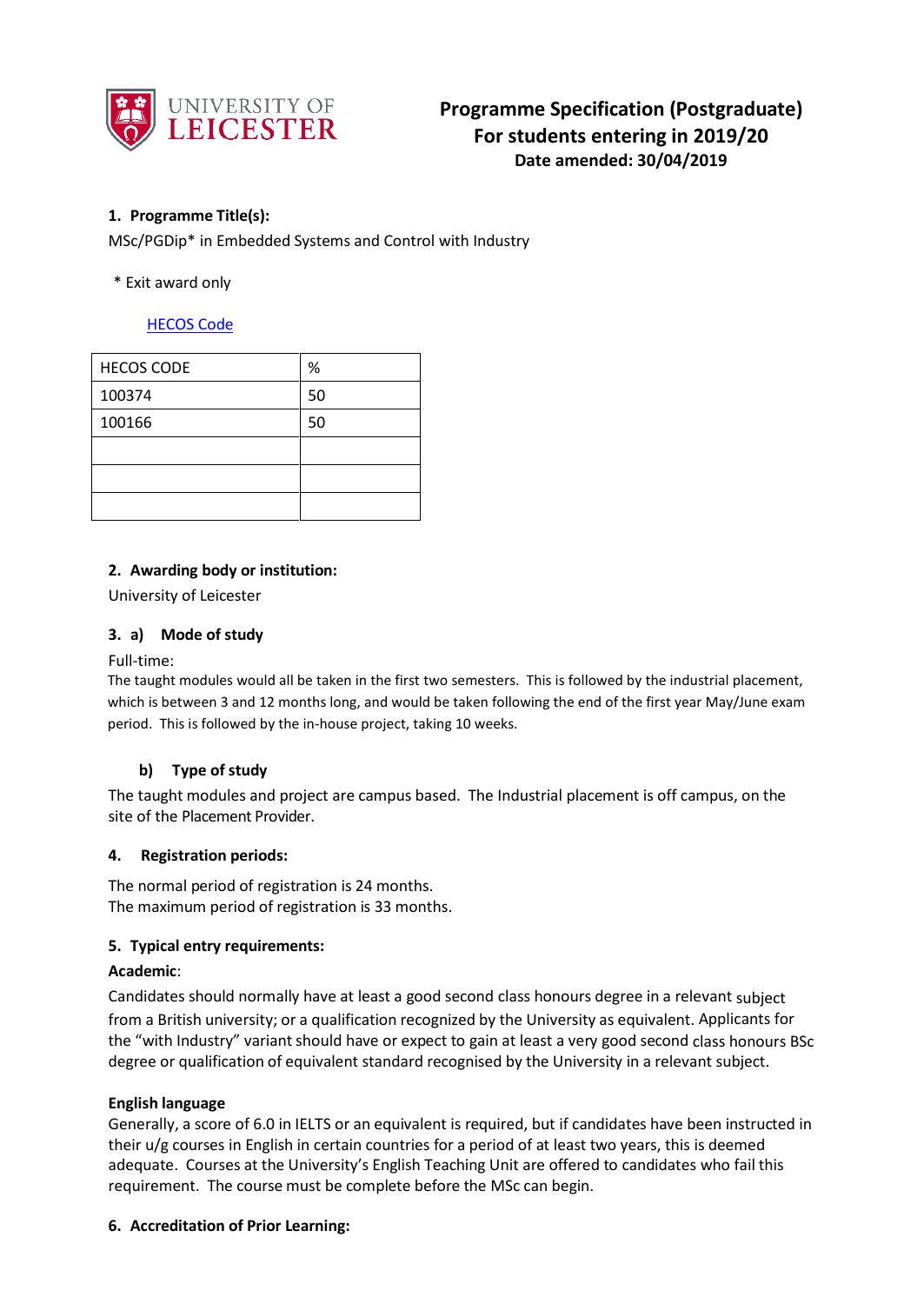None

# **7. Programme aims:**

This course will provide the knowledge and skills required of a professional engineer to design Embedded Systems for use in Control, Diagnostics, Monitoring and Communications.

Students should be able to:

• Demonstrate specific knowledge and understanding of topics in Embedded Systems and Control Engineering and to be able to apply this knowledge in the design and simulation of real-world systems;

• Describe their role in their company and the company's role in relation to customers and the industrial sector in which it sits;

• Continue to develop their professional engineering education through CPD programmes of related areas;

• Work effectively as part of both multi- and single-disciplinary teams;

• Demonstrate clear communication skills and be competent users of IT communication techniques (e.g. oral presentation and report writing);

• Pursue research (MSc graduates only);

For this 'with industry' variant, these additional programme aims apply:

- Prepare students for career and training opportunities which relates to their degree in both the private and public sectors, and voluntary organisations.
- Construct effective applications for placement opportunities
- Provide students the opportunity to recognise suitable plans for transitioning into the workplace

# **8. Reference points used to inform the programme specification:**

- QAA Benchmarking Statement
- Framework for Higher Education Qualifications (FHEQ)
- UK Quality Code for Higher Education
- Engineering Accreditation Board (EAB) Masters Degree other than Integrated Masters, and EngD Learning Outcomes (AHEP 3rd Edition)
- UK-SPEC (UK Standard for Professional Engineering Competence)
- Engineering Council Compensation and Condonement requirements November 2018.
- University Learnin[g Strategy](https://www2.le.ac.uk/offices/sas2/quality/learnteach)
- **[University Assessment Strategy](https://www2.le.ac.uk/offices/sas2/quality/learnteach)**
- University of Leicester Periodic Developmental Review Report
- External Examiners' reports (annual)
- United Nations Education for Sustainable Development Goals
- Student Destinations Data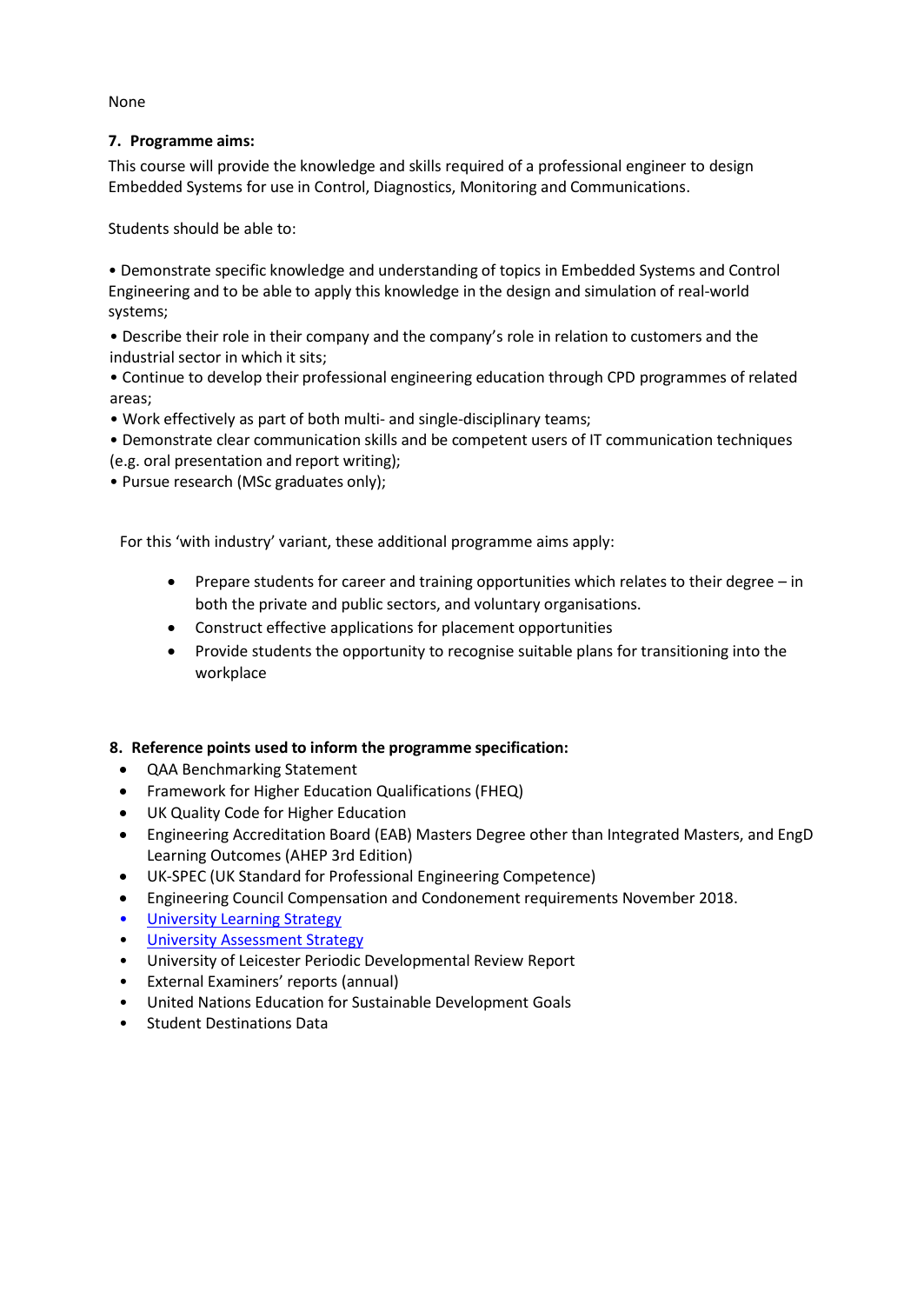# **9. Programme Outcomes:**

| <b>Intended Learning</b>            | <b>Teaching and Learning</b>                    | <b>How Demonstrated?</b>                                           |  |  |  |  |  |  |
|-------------------------------------|-------------------------------------------------|--------------------------------------------------------------------|--|--|--|--|--|--|
| <b>Outcomes</b>                     | <b>Methods</b>                                  |                                                                    |  |  |  |  |  |  |
| (a) Subject and Professional skills |                                                 |                                                                    |  |  |  |  |  |  |
| <b>Knowledge</b>                    |                                                 |                                                                    |  |  |  |  |  |  |
| State-of-the-art knowledge          | Lectures, Specified reading,                    | Module examinations,                                               |  |  |  |  |  |  |
| in the area of control, digital     | Laboratory classes, Design                      | Laboratory, design exercise and                                    |  |  |  |  |  |  |
| signal processing and               | exercises, Tutorials                            | literature review reports, oral                                    |  |  |  |  |  |  |
| software design                     |                                                 | presentations, tutorial                                            |  |  |  |  |  |  |
|                                     |                                                 | performance                                                        |  |  |  |  |  |  |
| Practical experience of the         |                                                 |                                                                    |  |  |  |  |  |  |
| application of Engineering          |                                                 |                                                                    |  |  |  |  |  |  |
| knowledge to real world             |                                                 |                                                                    |  |  |  |  |  |  |
| scenarios, through the              |                                                 |                                                                    |  |  |  |  |  |  |
| industrial placement.               |                                                 |                                                                    |  |  |  |  |  |  |
| Linear and nonlinear robust         | <b>Concepts</b><br>Lectures, Practical classes, | Module examinations,                                               |  |  |  |  |  |  |
| control paradigms, software         | <b>Tutorials</b>                                |                                                                    |  |  |  |  |  |  |
| engineering and C++ applied         |                                                 | Laboratory, design exercise and<br>literature review reports, oral |  |  |  |  |  |  |
| to real-time-systems, digital       |                                                 | presentations, tutorial                                            |  |  |  |  |  |  |
| signal processing and               |                                                 |                                                                    |  |  |  |  |  |  |
| hardware interfacing.               |                                                 |                                                                    |  |  |  |  |  |  |
|                                     | <b>Techniques</b>                               |                                                                    |  |  |  |  |  |  |
| State-of-the-art design and         | Laboratory classes, Individual                  | Laboratory and design exercise                                     |  |  |  |  |  |  |
| simulation software for             | Project and module design                       | reports, module design exercise                                    |  |  |  |  |  |  |
| control system design and           | exercise supervision, Practical                 | assessment, Individual Project                                     |  |  |  |  |  |  |
| off-line signal processing,         | demonstrations, Lectures                        | progress and report, Module                                        |  |  |  |  |  |  |
| and scheduling for real-time        |                                                 | examinations                                                       |  |  |  |  |  |  |
| implementation                      |                                                 |                                                                    |  |  |  |  |  |  |
|                                     |                                                 |                                                                    |  |  |  |  |  |  |
| Practical experience of the         |                                                 |                                                                    |  |  |  |  |  |  |
| application of Engineering          |                                                 |                                                                    |  |  |  |  |  |  |
| techniques to real world            |                                                 |                                                                    |  |  |  |  |  |  |
| scenarios, through the              |                                                 |                                                                    |  |  |  |  |  |  |
| industrial placement.               |                                                 |                                                                    |  |  |  |  |  |  |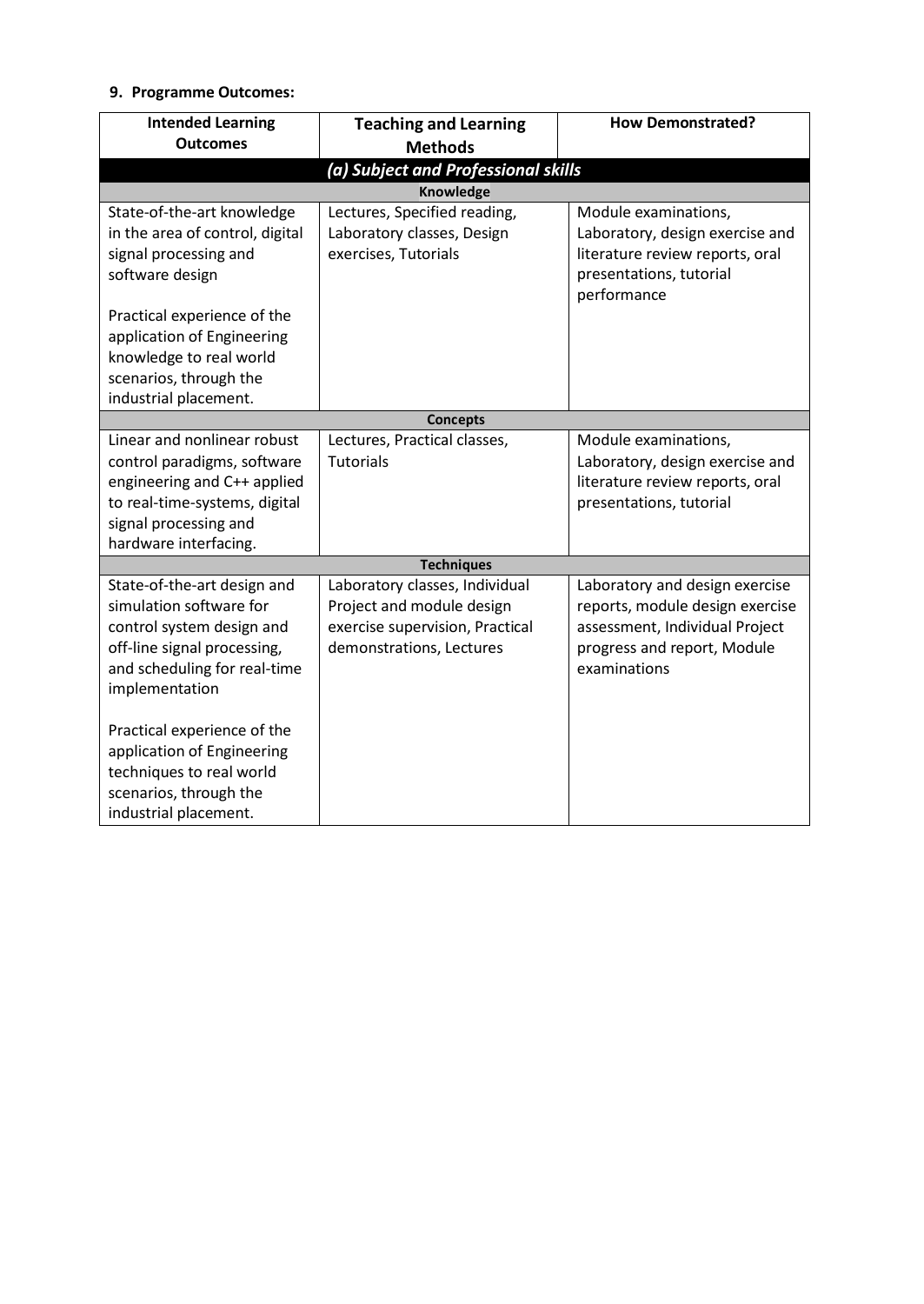| <b>Intended Learning</b><br><b>Outcomes</b> | <b>Teaching and Learning</b>                       | <b>How Demonstrated?</b>                                  |  |  |  |  |  |  |
|---------------------------------------------|----------------------------------------------------|-----------------------------------------------------------|--|--|--|--|--|--|
| <b>Methods</b><br><b>Critical analysis</b>  |                                                    |                                                           |  |  |  |  |  |  |
| Critical appraisal of results.              | Laboratory, design exercise and                    | Laboratory, module design                                 |  |  |  |  |  |  |
| Critical review of literature               | project supervision                                | exercise and literature review                            |  |  |  |  |  |  |
|                                             |                                                    | reports, Project progress and                             |  |  |  |  |  |  |
|                                             |                                                    | report                                                    |  |  |  |  |  |  |
|                                             | Presentation                                       |                                                           |  |  |  |  |  |  |
| Presentation of scientific                  | Tutorials, Module seminars,                        | Module presentations,                                     |  |  |  |  |  |  |
| results, Participation in                   | Laboratory classes, module                         | Laboratory, module design                                 |  |  |  |  |  |  |
| scientific discussion                       | design exercise supervision,                       | exercise and Individual project                           |  |  |  |  |  |  |
|                                             | Project supervision                                | report                                                    |  |  |  |  |  |  |
|                                             | <b>Appraisal of evidence</b>                       |                                                           |  |  |  |  |  |  |
| Experimental methods,                       | Lectures, Laboratory classes,                      | Written examinations,                                     |  |  |  |  |  |  |
| Project design                              | Project supervision                                | laboratory and design exercise                            |  |  |  |  |  |  |
|                                             |                                                    | reports, Project reports                                  |  |  |  |  |  |  |
|                                             | (b) Transferable skills                            |                                                           |  |  |  |  |  |  |
|                                             | <b>Research skills</b>                             |                                                           |  |  |  |  |  |  |
| Literature review,                          | Tutorials, lectures, Laboratory                    | Module design exercise reports                            |  |  |  |  |  |  |
| Experimental design,                        | classes, module design exercise                    | and oral presentations, Course                            |  |  |  |  |  |  |
| Laboratory skills, Data                     | work, Project supervision                          | work, Individual project report                           |  |  |  |  |  |  |
| analysis                                    | meetings                                           |                                                           |  |  |  |  |  |  |
|                                             | <b>Communication skills</b>                        |                                                           |  |  |  |  |  |  |
| Report writing, Scientific                  | Project supervision meetings,                      | Laboratory, design exercise and                           |  |  |  |  |  |  |
| Communication                               | laboratory and design exercise                     | literature review reports,                                |  |  |  |  |  |  |
|                                             | classes, Tutorials                                 | Individual project report                                 |  |  |  |  |  |  |
| Learning how to work and                    |                                                    |                                                           |  |  |  |  |  |  |
| communicate in a modern                     |                                                    |                                                           |  |  |  |  |  |  |
| industrial environment                      |                                                    |                                                           |  |  |  |  |  |  |
| IT, Analytical and graphical                | Data presentation<br>Project supervision meetings, |                                                           |  |  |  |  |  |  |
| methods, CAD drawings,                      | course work (laboratories,                         | Seminars, Course work reports,<br>Project reports, Module |  |  |  |  |  |  |
| <b>Statistics</b>                           | module design exercises)                           | examinations                                              |  |  |  |  |  |  |
|                                             |                                                    |                                                           |  |  |  |  |  |  |
| Practical experience of the                 |                                                    |                                                           |  |  |  |  |  |  |
| application of Engineering                  |                                                    |                                                           |  |  |  |  |  |  |
| software within modern                      |                                                    |                                                           |  |  |  |  |  |  |
| industry                                    |                                                    |                                                           |  |  |  |  |  |  |
| <b>Working relationships</b>                |                                                    |                                                           |  |  |  |  |  |  |
| Project management,                         | Project supervision meetings,                      | Module design exercise                                    |  |  |  |  |  |  |
| Organization skills, Time                   | Group working in modules                           | assessment, Seminar                                       |  |  |  |  |  |  |
| management, Working in                      | (laboratories and design                           | performance                                               |  |  |  |  |  |  |
| groups                                      | exercises)                                         |                                                           |  |  |  |  |  |  |
|                                             | <b>Managing learning</b>                           |                                                           |  |  |  |  |  |  |
| Study skills, Information                   | Tutorials and seminars, Library                    | Course work, module design                                |  |  |  |  |  |  |
| management, Developing                      | and IT skills sessions, project                    | exercise assessment, project                              |  |  |  |  |  |  |
| specialization and interests,               | supervision meetings                               | assessment                                                |  |  |  |  |  |  |
| Project management                          |                                                    |                                                           |  |  |  |  |  |  |
|                                             | <b>Career management</b>                           |                                                           |  |  |  |  |  |  |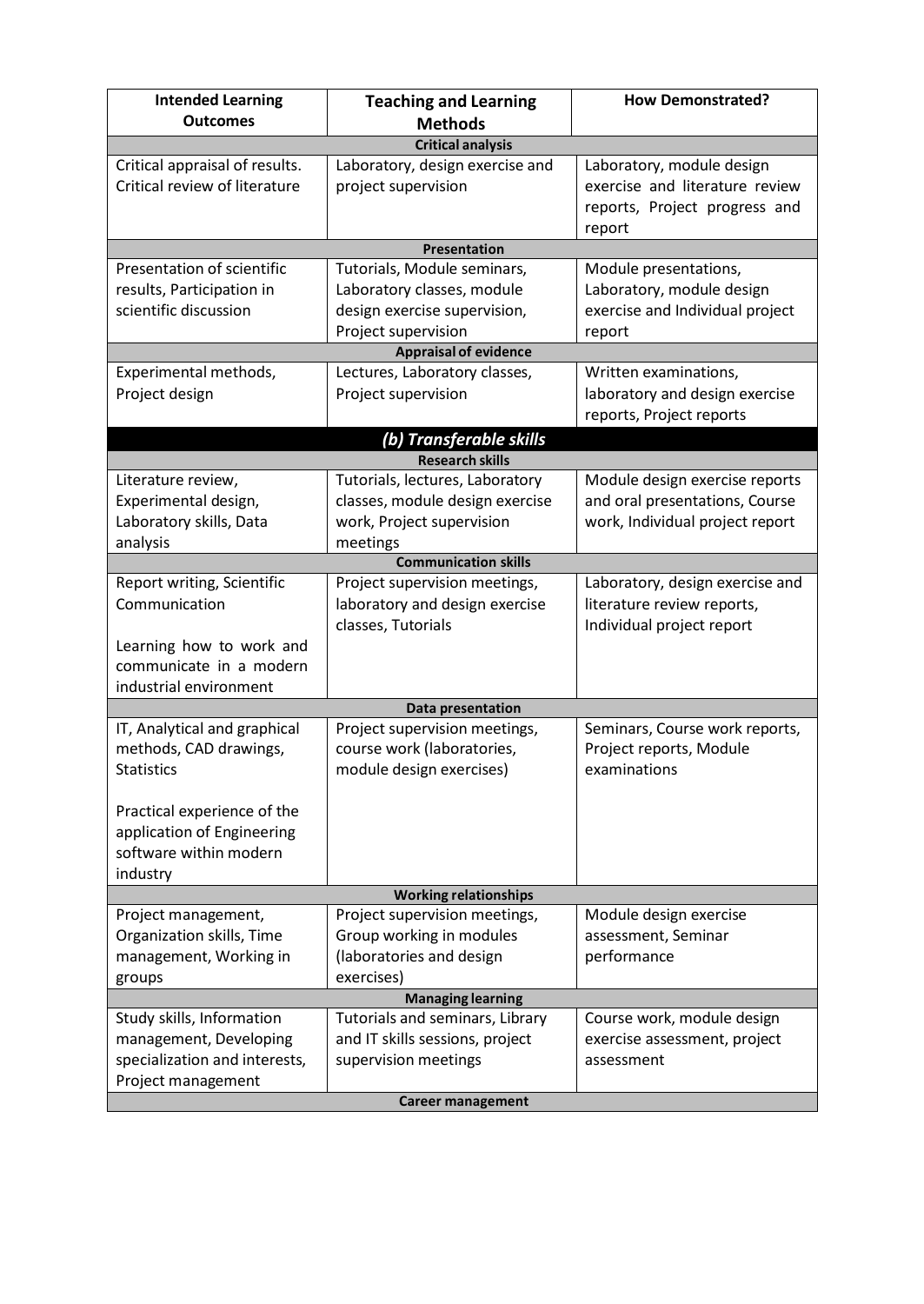| 1. Select appropriate         | Placement preparation 1 & 2:                                                              | Formative module feedback                                          |
|-------------------------------|-------------------------------------------------------------------------------------------|--------------------------------------------------------------------|
| resources for                 |                                                                                           | through session tasks and                                          |
| researching/securing          | Students are provided with                                                                | exercises                                                          |
| placement opportunities       | dedicated and timetabled sessions                                                         |                                                                    |
| 2. Explain the process for    | to prepare to search and secure an                                                        |                                                                    |
| applying for and securing a   | industrial placement.                                                                     |                                                                    |
| relevant placement            |                                                                                           |                                                                    |
| 3. Construct effective        |                                                                                           |                                                                    |
| applications for placement    |                                                                                           |                                                                    |
| opportunities                 | Problem solving classes,                                                                  |                                                                    |
|                               | $\vert$ 4. Recognise suitable plans for $\vert$ Masterclasses, Career development $\vert$ |                                                                    |
| transitioning into a          | programmes, Independent                                                                   |                                                                    |
| placement                     | research.                                                                                 |                                                                    |
| 5. Apply the theoretical and  |                                                                                           | Completion of Monthly Reflective                                   |
| practical aspects of the      | On placement:                                                                             | Journals to record skills                                          |
| material studied at the       |                                                                                           | development, major                                                 |
|                               | University and demonstrate students undertake a minimum of                                | achievements, key areas of work,                                   |
| the personal and              | 3 months experience in the                                                                | learning points and challenges                                     |
| professional skills necessary | workplace.                                                                                | overcome.                                                          |
| for your role within the      |                                                                                           |                                                                    |
| organisation.                 |                                                                                           | Assessed by a Placement Portfolio,                                 |
| 6. Compose a Professional     |                                                                                           | comprising of a Reflective                                         |
| Development Plan              | Project supervision,                                                                      | Summary, Professional                                              |
| considering your strengths,   | independent research                                                                      | Development Plan, and Updated                                      |
| development areas and         |                                                                                           | CV (excluded from word count) to                                   |
| motivations for your next     |                                                                                           | formally assess on a pass or fail                                  |
| step                          |                                                                                           | basis.                                                             |
| 7. Modify your CV to include  |                                                                                           |                                                                    |
| the skills and experience     |                                                                                           | Formative feedback during a                                        |
| you have gained through       |                                                                                           | Placement Visit (in person or via                                  |
| your significant experience   |                                                                                           | Skype) from Placement Provider                                     |
| gained in the past 12         |                                                                                           | and Placement Tutor regarding<br>reflection on skills development, |
| months                        |                                                                                           | areas of strength and weakness                                     |
|                               |                                                                                           | and contribution to the                                            |
|                               |                                                                                           | workplace.                                                         |
|                               |                                                                                           |                                                                    |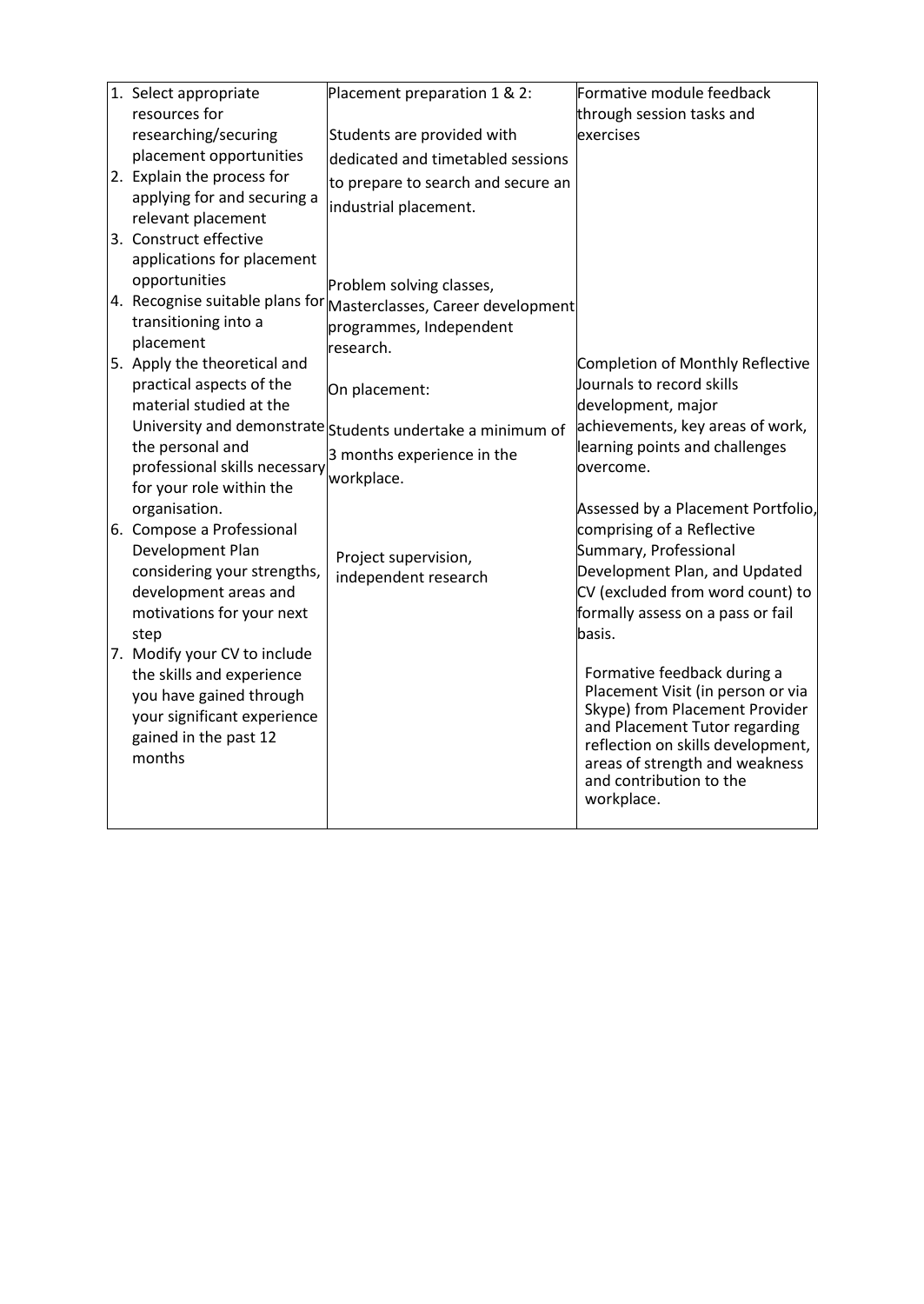# **10. Special features:**

The course is accredited by IET and InstMC subject to 5 yearly re-accreditation

- i. After completing the eight taught modules and exams in the first year of the course, students will carry out between 3 and 12 months employment in an industrial placement. Students will be encouraged to undertake the maximum period of employment possible, to gain the full benefit of experience in industry.
- **ii.** On the return from an industrial placement, the Placement Student will carry out an in-house project in the School or Department, as per the normal non-Industry MSc The project will be supervised and assessed within the Department. The project title will be decided, in conjunction with the Placement Student, while they are on placement.
- iii. During the industrial placement, appropriate support will be provided by the School or Department as defined in the Code of Practice.
- **iv.** Placement Students will be expected to complete a Monthly Reflective Journal to record their training. This will support the Placement Student to complete the Placement Portfolio which is assessed on a pass/fail basis, and will have no credit weighting in the MSc.
- **v.** Placement Students who do not pass the assessment or meet the minimum duration of an industrial placement will receive the standard MSc degree.

# **11. Indications of programme quality:**

The programme is subject to all normal departmental, college and institutional academic quality assurance processes.

It is the student's responsibility to secure an industrial placement. Students are invited to attended Placement Preparation modules, additional support workshops and 1-2-1 appointments with the Career Development Service. Employer led activities provide a platform for students to engage with organisations who are recruiting students for year in industry roles.

The 'with Industry' MSc relies on the Placement Provider to provide work suitable for an MSc student. To ensure the role is relevant, the School or Department assesses the industrial placement through the University's Placement Approval Process. The Placement Provider will be asked to provider:

- An indication of the area of the organisation where the Placement Student will work.
- An indication of the area of expertise that the Placement Student should have or will gain.
- Whether the work is suitable only for a UK national, for and EU national or for an overseas student.
- The resources available to the Placement Student. For example, design software, textbooks, laboratory equipment, product specimens, access to facilities in the organisation.
- Identification of a suitable industrial mentor (i.e. a graduate with knowledge of the area and at least a couple of years of experience in the field).

When a Placement Student starts an industrial placement, they will be required to complete health and safety documents and confirm they have completed a formal induction process no later than the 2nd week of placement.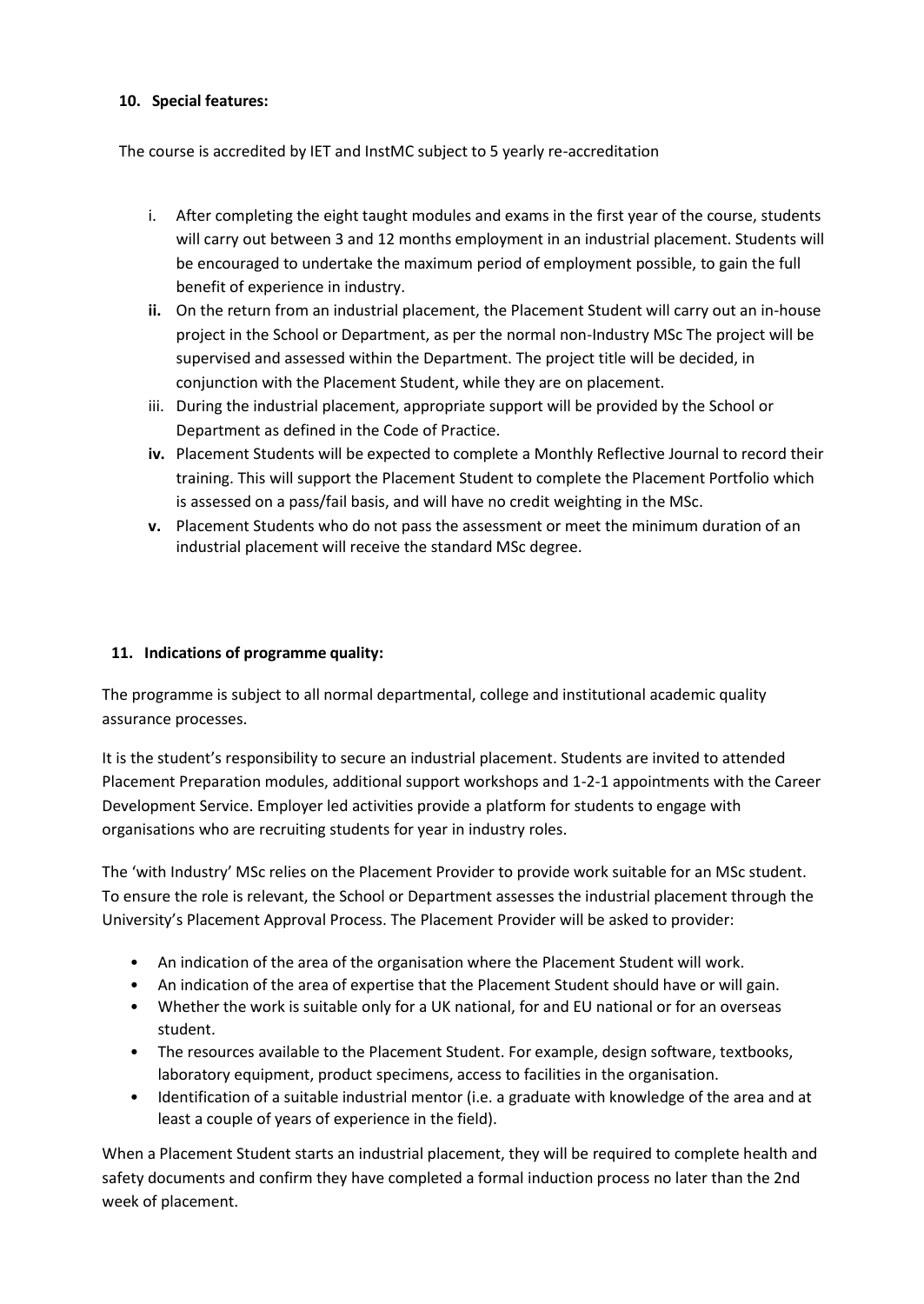Placement Students will be provided with a Study Guide for their industrial placement and support them to complete the assessment. The School or Department will undertake a placement start check, regular communications, visits to the workplace (physical and/or virtual) and evaluation. Communication and contact between the Placement Student, Placement Provider and University provides support should issues arise.

# **12. Scheme of Assessment**

As defined i[n Senate Regulation 6:](http://www.le.ac.uk/senate-regulation6) Regulations governing taught postgraduate programmes of study.

The following additional award requirements for this programme have been approved:

- This programme follows the Scheme of Assessment for Master degree programmes with a structure of 120 credits of taught modules and a project of 60 credits, with the variation (required by the Engineering Council for accreditation purposes) that a maximum of 15 credits may be failed at grade D (40-49%) and no credits failed at grade F (0-39%). Students who fail to meet this criterion will be considered for an interim award based on the taught component of the programme.
- A student who successfully completes an industry placement but does not meet the award requirements for an MSc may be considered for the exit award of PGDip with industry.

## **13. Progression points**

As defined i[n Senate Regulation 6:](http://www.le.ac.uk/senate-regulation6) Regulations governing taught postgraduate programmes of study.

The following additional award requirements for this programme have been approved:

A Placement Student will revert back to the degree without Year in Industry if:

- 1. At the semester 1 exam board, they have less than one module at merit level and any failed modules at <50%. No progression rule is applied at the semester 2 exam board. In the case of failed modules with mitigating circumstances, the semester 1 board will use its discretion.
- 2. They fail to secure an industrial placement role.
- 3. They fail to pass the assessment related to the industrial placement.
- 4. The industrial placement ends early due to the behaviour of the Placement Student not being in accordance with the University's Regulations for Students, Student Responsibilities. The Placement Student will need to return to the University and carry out an in-house project in the School or Department, as per the normal non-Industry MSc. To prevent such an incident from happening, processes are in place to identify any possible issues or concerns early in the industrial placement role. This includes a start check, regular communications, visits to the workplace (physical and/or virtual) and evaluation. Communication and contact between the Placement Student, Placement Provider and University provides support should issues arise.
- 5. They discontinue their industrial placement and carry out an in-house project in the School or Department, as per the normal non-Industry MSc.

In the event that a Placement Student is moved to the standard campus-based MSc, the Placement Provider will be notified immediately. For overseas students, the UKBA will also be informed immediately. Placement Provider's will be made that any contract of employment shall be made subject to satisfactory completion of the taught part of the MSc.

Three months is the minimum time required for an industrial placement to be formally recognised. If the industrial placement is terminated earlier than 3 months as a result of event outside of the Placement Students control (for example redundancy, or company liquidation), the following process will be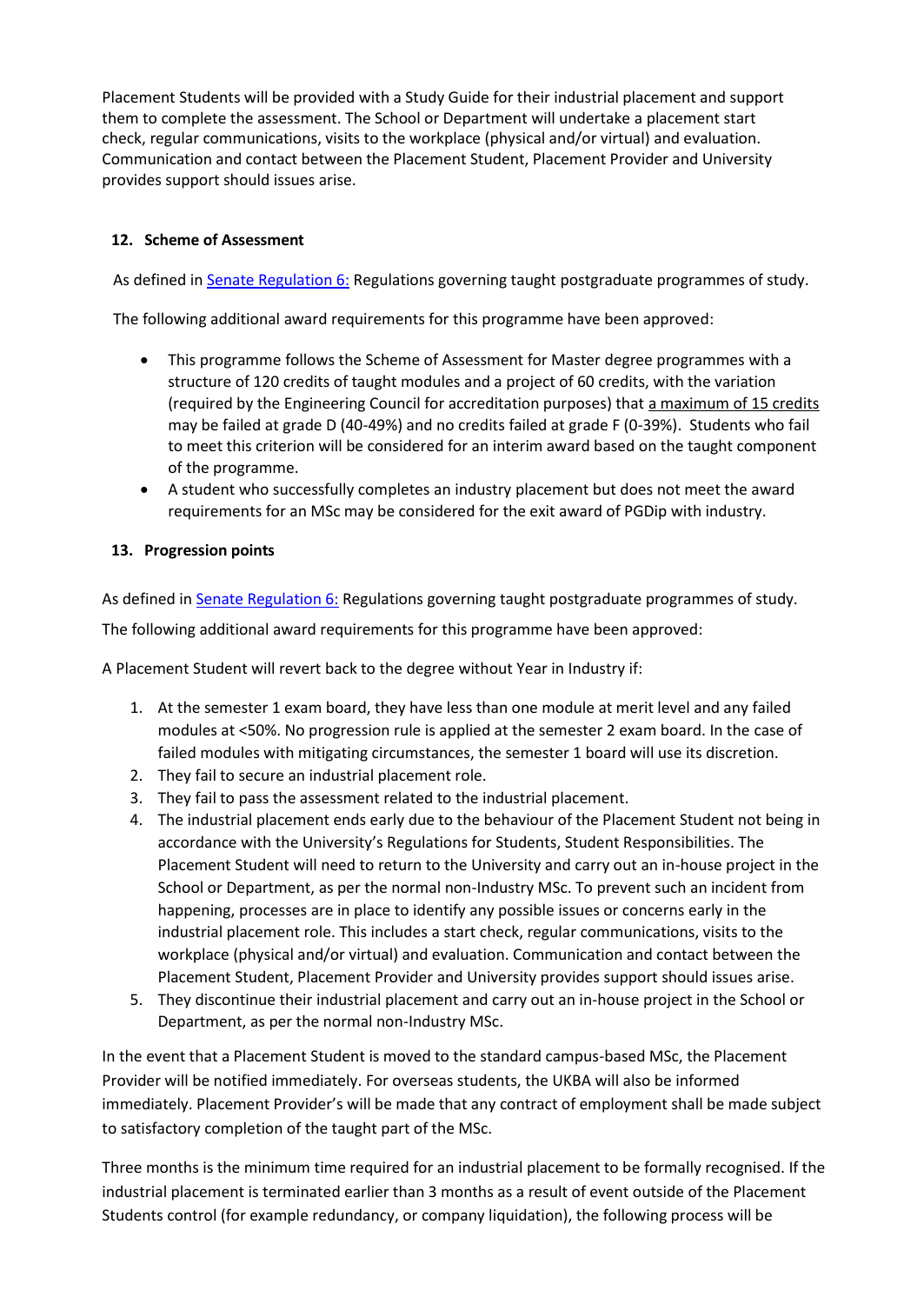## adopted:

- 1. If the Placement Student has completed less than 2 months, they will be supported to search for another placement to take them up to the required minimum of 3 months for the industrial placement to be formally recognised. If the Placement Student does not find a placement to meet this criteria they will be required to suspend and transferred onto the degree without industry.
- 2. If the Placement Student has completed 2 months, they will be supported to search for another placement to take them up to the 3 months required for the industrial placement to be formally recognised. If the Placement Student cannot source an additional placement to take them to 3 months, assessments related to the industrial placement will be set for the student to make it possible for the individual learning objectives for the industrial placement to be met. This will allow with industry to be recognised in the degree certificate.
- 3. The duration of time between the two Placement Providers to meet the minimum 3 months of an industrial placement must not exceed the period of time required to comply with visa requirements.
- 4. A Placement Student is permitted to undertake an industrial placement which runs across two academic years.

## **14. Rules relating to re-sits or re-submissions:**

As defined i[n Senate Regulation 6:](http://www.le.ac.uk/senate-regulation6) Regulations governing taught postgraduate programmes of study.

## **15. Additional information** [e.g. timetable for admissions]

Admissions will only take place in October each year.

### **16. External Examiner**

The details of the External Examiner(s) for this programme and the most recent External Examiners' reports can be found [here.](https://exampapers.le.ac.uk/xmlui/handle/123456789/214)